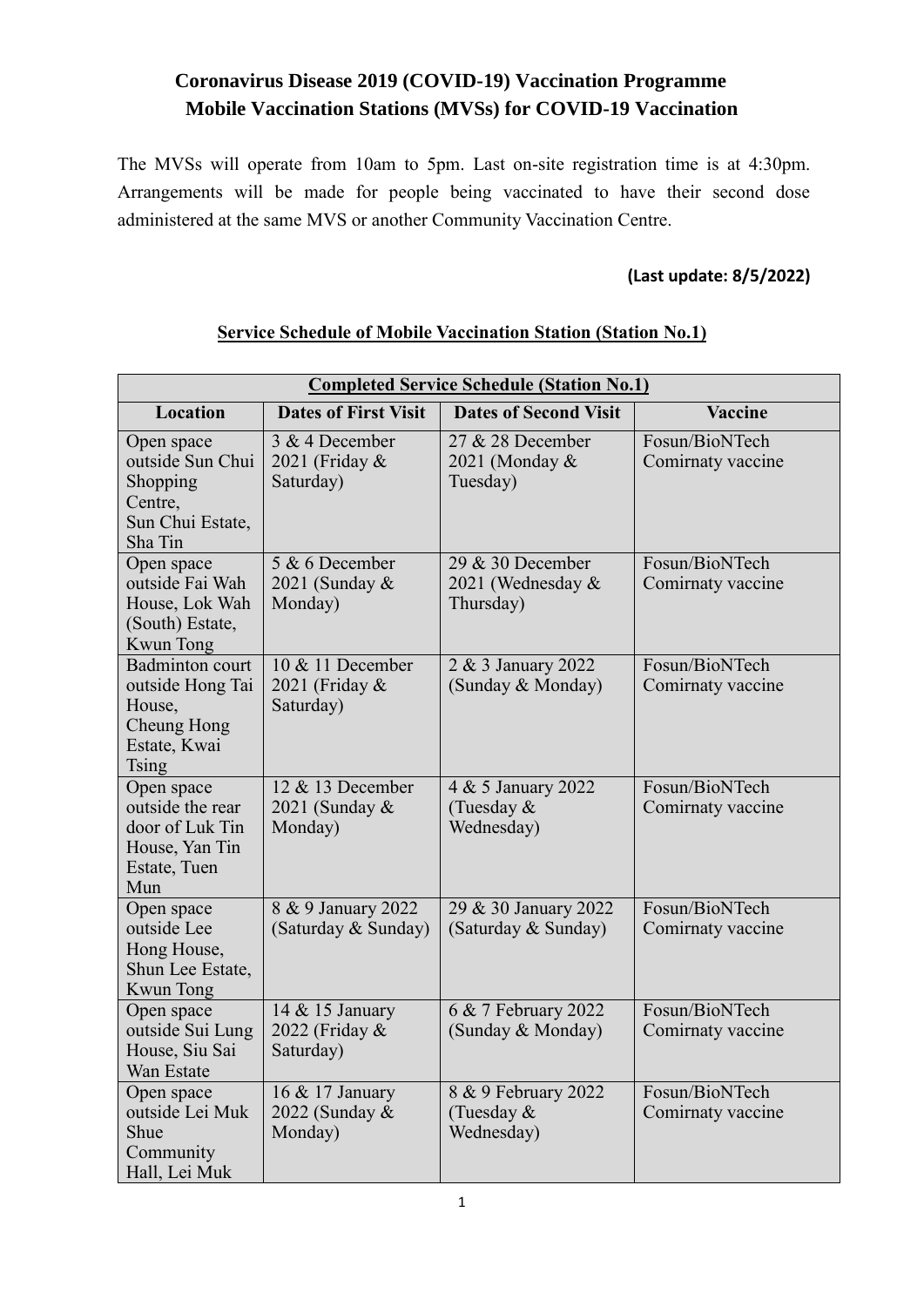| Shue Estate,<br>Tsuen Wan                                                                     |                                                   |                                              |                                     |
|-----------------------------------------------------------------------------------------------|---------------------------------------------------|----------------------------------------------|-------------------------------------|
| Badminton court<br>outside Herring<br>Gull House,<br>Sha Kok Estate,<br>Sha Tin               | 21 & 22 January<br>2022 (Friday &<br>Saturday)    | 11 & 12 February 2022<br>(Friday & Saturday) | Fosun/BioNTech<br>Comirnaty vaccine |
| Plaza area<br>outside Hung<br>Lok House,<br>Hung Fuk<br>Estate, Yuen<br>Long                  | 23 & 24 January<br>2022 (Sunday &<br>Monday)      | 13 & 14 February 2022<br>(Sunday & Monday)   | Fosun/BioNTech<br>Comirnaty vaccine |
| Open space<br>outside Cheung<br>Hang<br>Community<br>Hall, Cheung<br>Hang Estate,<br>Tsing Yi | 18 & 19 February<br>2022 (Friday &<br>Saturday)   | 11 & 12 March 2022<br>(Friday & Saturday)    | Fosun/BioNTech<br>Comirnaty vaccine |
| Open space<br>outside Fu Tung<br>Plaza, Fu Tung<br>Estate, Tung<br>Chung                      | 20 & 21 February<br>2022 (Sunday &<br>Monday)     | 13 & 14 March 2022<br>(Sunday & Monday)      | Fosun/BioNTech<br>Comirnaty vaccine |
| Football court<br>outside Block<br>24, Shek Kip<br>Mei Estate                                 | 26 to 28 February<br>2022 (Saturday to<br>Monday) | 19 to 21 March 2022<br>(Saturday to Monday)  | Fosun/BioNTech<br>Comirnaty vaccine |
| Open space<br>outside Ching<br>Choi House, Tin<br>Ching Estate,<br>Tin Shui Wai               | 4 & 5 March 2022<br>(Friday & Saturday)           | 25 & 26 March 2022<br>(Friday & Saturday)    | Fosun/BioNTech<br>Comirnaty vaccine |
| Open space<br>outside Sing San<br>House, Choi<br>Wan (1) Estate,<br>Wong Tai Sin              | 6 & 7 March 2022<br>(Sunday & Monday)             | 4 & 5 Apr 2022<br>(Monday & Tuesday)         | Fosun/BioNTech<br>Comirnaty vaccine |
| Open space<br>outside Sui Lung<br>House, Siu Sai<br><b>Wan Estate</b>                         | 2 & 3 April 2022<br>(Saturday & Sunday)           |                                              | Fosun/BioNTech<br>Comirnaty vaccine |
| Sai Kung Jockey<br>Club Town Hall<br>(Carpark)                                                | 23 & 24 April 2022<br>(Saturday & Sunday)         |                                              | Fosun/BioNTech<br>Comirnaty vaccine |
| School outreach<br>vaccination<br>service                                                     | 31 March 2022<br>(Thursday)                       |                                              | Sinovac<br>CoronaVac vaccine        |
| Badminton court<br>outside Chui<br>Kwai House,<br>Kwai Chung<br>Estate                        | 8 to 11 April 2022<br>(Friday to Monday)          | 29 April to 2 May 2022<br>(Friday to Monday) | Fosun/BioNTech<br>Comirnaty vaccine |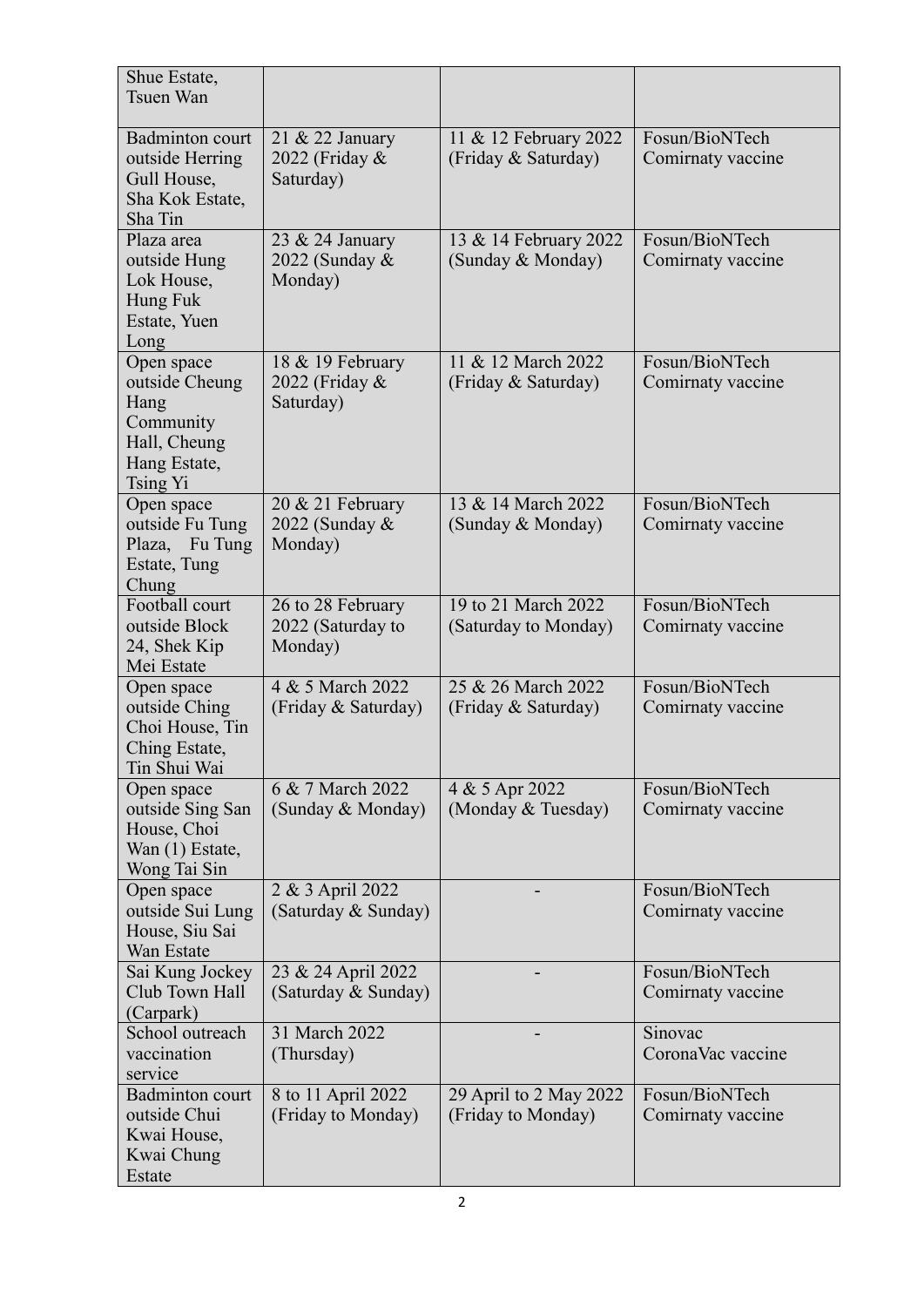| Tseung Kwan O<br>Po Tsui Park<br>(Soccer Pitch) | 15 to 20 April 2022<br>(Friday to<br>Wednesday) | 6 to 8 May 2022*<br>(Friday to Sunday) | Fosun/BioNTech<br>Comirnaty vaccine |
|-------------------------------------------------|-------------------------------------------------|----------------------------------------|-------------------------------------|
| Wang Toi Shan                                   | 5 May 2022                                      |                                        | Sinovac                             |
| Playground,                                     | (Thursday)                                      |                                        | CoronaVac vaccine                   |
| Pat Heung,                                      |                                                 |                                        |                                     |
| Yuen Long                                       |                                                 |                                        |                                     |

\*The second visit to Tseung Kwan O Po Tsui Park originally scheduled for 6 to 11 May has been rescheduled to 6 to 8 May.

 $\frac{1}{2}$ 

## **Service Schedule of Mobile Vaccination Station (Station No.2)**

| <b>Completed Service Schedule (Station No.2)</b>                                                                                   |                                                              |                                                   |                                     |  |
|------------------------------------------------------------------------------------------------------------------------------------|--------------------------------------------------------------|---------------------------------------------------|-------------------------------------|--|
| Location                                                                                                                           | <b>Dates of First Visit</b>                                  | <b>Dates of Second Visit</b>                      | <b>Vaccine</b>                      |  |
| Wong Tai Sin<br>Temple Square                                                                                                      | 7 to 10 January<br>2022 (Friday to<br>Monday)                | 28 to 30 January 2022<br>(Friday to Sunday)       | Fosun/BioNTech<br>Comirnaty vaccine |  |
| Wong Tai Sin<br><b>Community Centre</b>                                                                                            | 28 to 30 January<br>2022 (Friday to<br>Sunday)               | $\overline{a}$                                    | Fosun/BioNTech<br>Comirnaty vaccine |  |
| Sham Shui Po<br>Maple Street<br>Playground                                                                                         | 14 & 15 January<br>2022 (Friday &<br>Saturday)               | 6 & 7 February 2022<br>(Sunday & Monday)          | Fosun/BioNTech<br>Comirnaty vaccine |  |
| Open space outside<br>Ching Chak House,<br>Ching Ho Estate,<br>Sheung Shui                                                         | 16 & 17 January<br>2022 (Sunday &<br>Monday)                 | 8 & 9 February 2022<br>(Tuesday $&$<br>Wednesday) | Fosun/BioNTech<br>Comirnaty vaccine |  |
| Carpark behind<br>Ta Kwu Ling<br><b>District Rural</b><br>Committee, No.198<br>Ping Che Road                                       | 19 January 2022<br>(Wednesday)                               | 22 February 2022<br>(Tuesday)                     | Sinovac<br>CoronaVac<br>vaccine     |  |
| Sai Kung Jockey<br>Club Town Hall<br>(Carpark)                                                                                     | 21 & 22 January<br>2022 (Friday &<br>Saturday)               | 11 & 12 February 2022<br>(Friday & Saturday)      | Fosun/BioNTech<br>Comirnaty vaccine |  |
| Tsz Wan Shan<br><b>Estate Central</b><br>Playground<br>(Football Court<br>No. 1)                                                   | $\overline{23}$ to 25 January<br>2022 (Sunday to<br>Tuesday) | 13 to 15 February 2022<br>(Sunday to Tuesday)     | Fosun/BioNTech<br>Comirnaty vaccine |  |
| Hong Kong<br>International<br>Airport, next to<br>Carpark No.1<br>(Urban, Lantau<br>Taxi & Light<br>Goods Vehicle<br>Parking Area) | 18 & 19 February<br>2022 (Friday &<br>Saturday)              | $\cdot^*$                                         | Fosun/BioNTech<br>Comirnaty vaccine |  |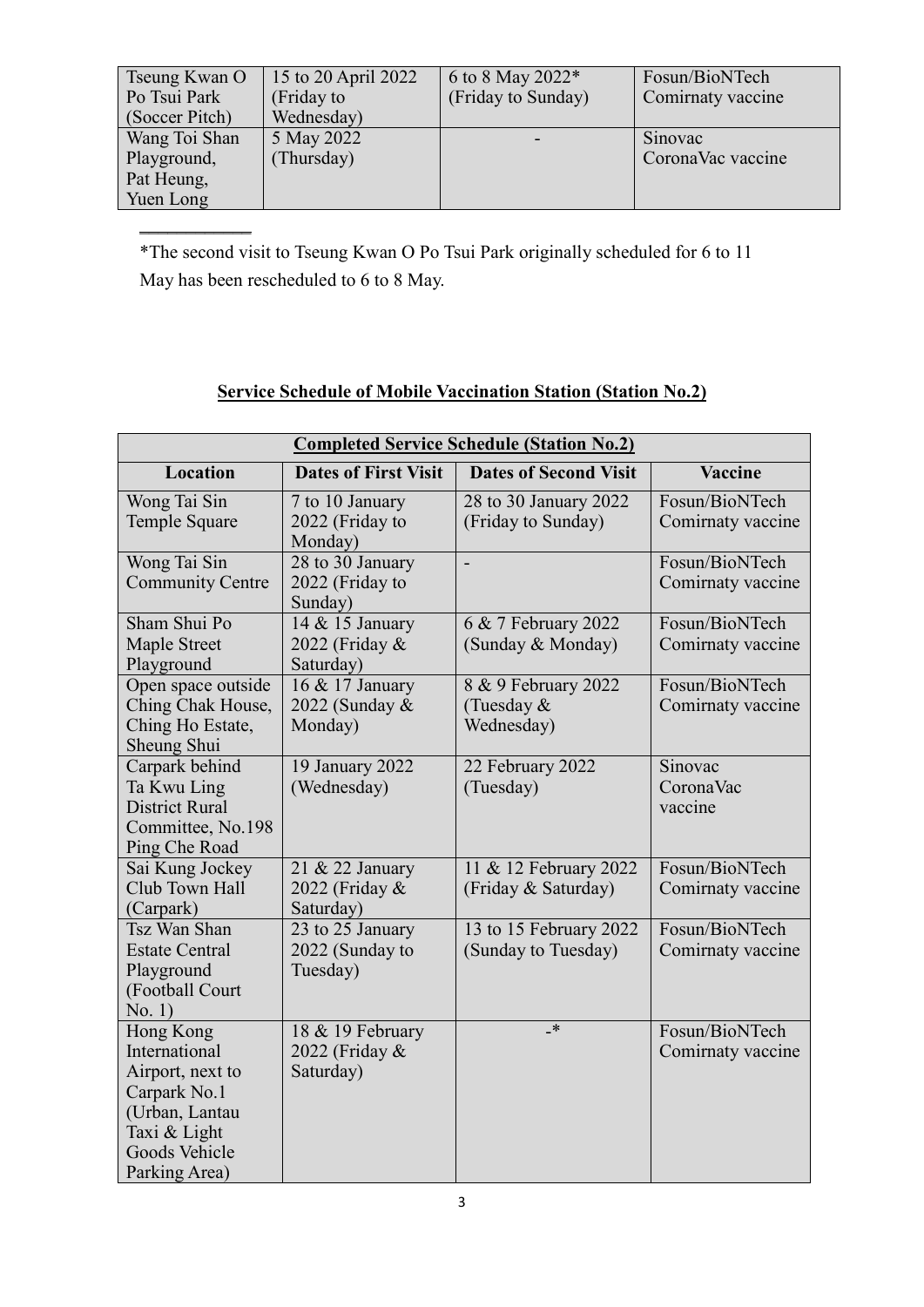| To Kwa Wan               | 25 & 26 February    | 18 & 19 March 2022      | Fosun/BioNTech    |
|--------------------------|---------------------|-------------------------|-------------------|
| <b>Recreation Ground</b> | 2022 (Friday &      | (Friday & Saturday)     | Comirnaty vaccine |
| (Soccer Pitch No.        | Saturday)           |                         |                   |
| 2)                       |                     |                         |                   |
| <b>Badminton</b> court   | $27 & 28$ February  | 20 & 21 March 2022      | Fosun/BioNTech    |
| outside Kwong Wai        | 2022 (Sunday &      | (Sunday & Monday)       | Comirnaty vaccine |
| House, Kwong Fuk         | Monday)             |                         |                   |
| Estate, Tai Po           |                     |                         |                   |
| Carpark behind           | 22 March 2022       |                         | Sinovac           |
| Ta Kwu Ling              | (Tuesday)           |                         | CoronaVac         |
| <b>District Rural</b>    |                     |                         | vaccine           |
| Committee, No.198        |                     |                         |                   |
| Ping Che Road            |                     |                         |                   |
| Open space outside       | 3 to 6 March 2022   | 24 & 25 March 2022      | Fosun/BioNTech    |
| Sheung Chun              | (Thursday to        | (Thursday & Friday)     | Comirnaty vaccine |
| House, Sheung Tak        | Sunday)             | and $4 \& 5$ April 2022 |                   |
| Estate, Tseung           |                     | (Monday & Tuesday)      |                   |
| Kwan O                   |                     |                         |                   |
| Basketball court         | 11 to 14 March 2022 | 10 & 11 April 2022      | Sinovac           |
| next to Pik Wai          | (Friday to Monday)  | (Sunday & Monday)*      | CoronaVac         |
| House, Shek Pai          |                     |                         | vaccine           |
| Wan Estate,              |                     |                         |                   |
| Aberdeen                 |                     |                         |                   |
| Tsz Wan Shan             | 30 March to 1 April |                         | Fosun/BioNTech    |
| <b>Estate Central</b>    | 2022 (Wednesday to  |                         | Comirnaty vaccine |
| Playground               | Friday)             |                         |                   |
| (Football Court          |                     |                         |                   |
| No. 1)                   |                     |                         |                   |

\*The second visit to Hong Kong International Airport originally scheduled for 11 & 12 March has been cancelled.

 $\frac{1}{2}$ 

\*The second visit to Shek Pai Wan Estate, Aberdeen originally scheduled for 8 to 11 April has been rescheduled to 10 & 11 April.

|  | <b>Service Schedule of Mobile Vaccination Station (Station No.3)</b> |  |  |
|--|----------------------------------------------------------------------|--|--|

| <b>Completed Service Schedule (Station No.3)</b> |                             |                              |                   |  |
|--------------------------------------------------|-----------------------------|------------------------------|-------------------|--|
| Location                                         | <b>Dates of First Visit</b> | <b>Dates of Second Visit</b> | <b>Vaccine</b>    |  |
| Open space outside                               | 4 to 10 March 2022          | 4 to 10 April 2022           | Sinovac           |  |
| Hing Fai House,                                  | (Friday to                  | (Monday to Sunday)           | CoronaVac         |  |
| Tai Hing Estate,                                 | Thursday)                   |                              | vaccine           |  |
| Tuen Mun                                         |                             |                              |                   |  |
| Tai Po Tin Hau                                   | 13 to 19 March              | 13 to 19 April 2022          | Sinovac           |  |
| Temple Fung Shui                                 | 2022 (Sunday to             | (Wednesday to                | CoronaVac         |  |
| Square, Tai Po                                   | Saturday)                   | Tuesday)                     | vaccine           |  |
| Plaza area outside                               | 31 March & 1 April          |                              | Fosun/BioNTech    |  |
| Hung Lok House,                                  | 2022 (Thursday $&$          |                              | Comirnaty vaccine |  |
| Hung Fuk Estate,                                 | Friday)                     |                              |                   |  |
| Yuen Long                                        |                             |                              |                   |  |
|                                                  |                             |                              |                   |  |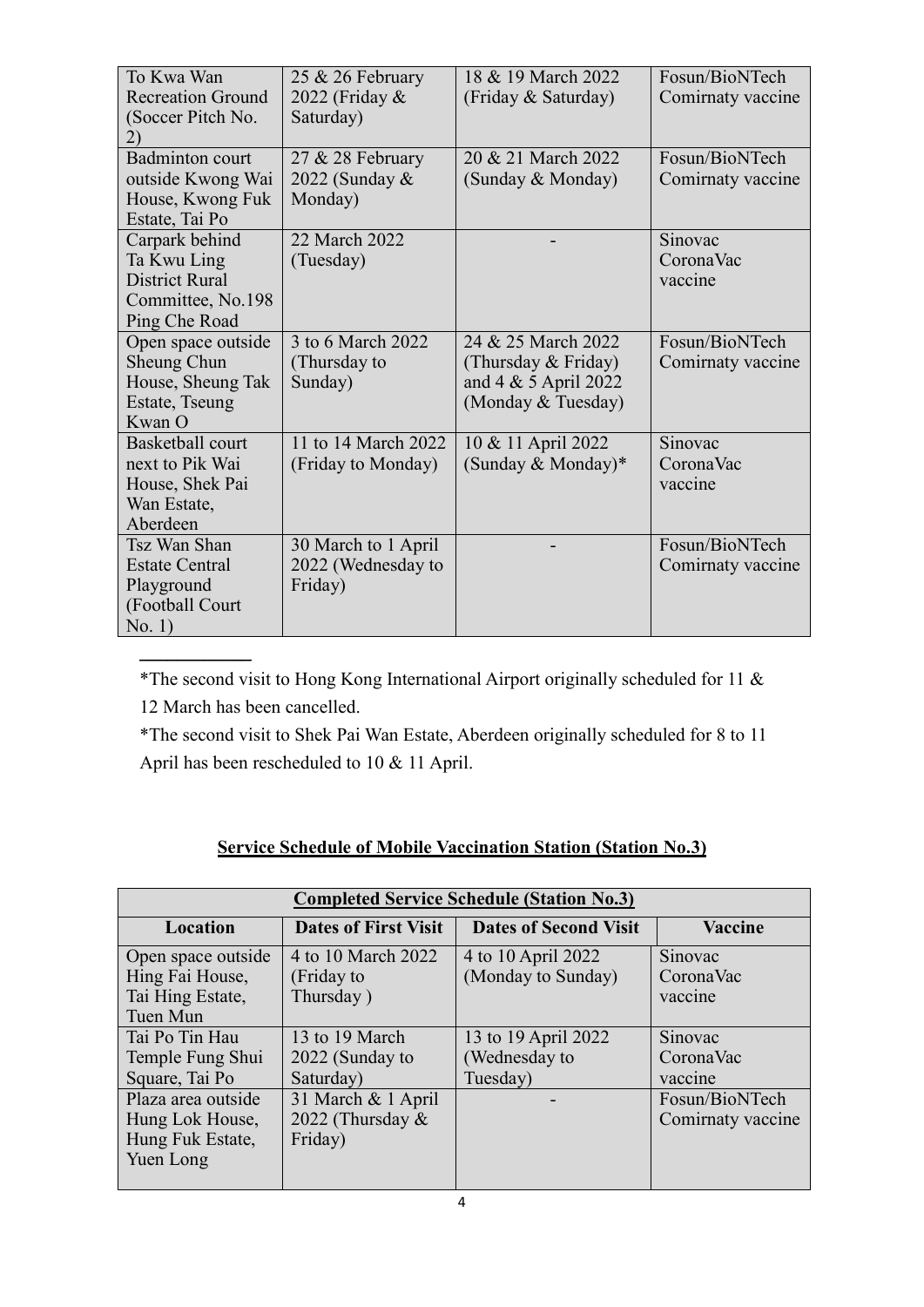| Open space outside | 21 to 26 March    | 22 to 27 April 2022   | Sinovac           |
|--------------------|-------------------|-----------------------|-------------------|
| Yiu Wah House,     | 2022 (Monday to   | (Friday to Wednesday) | CoronaVac         |
| Tin Yiu Estate,    | Saturday)         |                       | vaccine           |
| Tin Shui Wai       |                   |                       |                   |
| Open space next to | 29 April 2022     |                       | Fosun/BioNTech    |
| Discovery Bay Fire | (Friday)          |                       | Comirnaty vaccine |
| <b>Station</b>     |                   |                       |                   |
| Wong Tai Sin       | 30 Apr to 2 May   |                       | Fosun/BioNTech    |
| Temple Square      | 2022 (Saturday to |                       | Comirnaty vaccine |
|                    | Monday)           |                       |                   |

## **Service Schedule of Mobile Vaccination Station (Station No.4)**

| <b>Completed Service Schedule (Station No.4)</b>                                    |                                                       |                                             |                                        |  |
|-------------------------------------------------------------------------------------|-------------------------------------------------------|---------------------------------------------|----------------------------------------|--|
| <b>Location</b>                                                                     | <b>Dates of First Visit</b>                           | <b>Dates of Second Visit</b>                | Vaccine                                |  |
| Open space<br>outside Tai Wing<br>House, Tai Yuen<br>Estate, Tai Po                 | 4 to 6 March 2022<br>(Friday to Sunday)               | 25 to 27 March 2022<br>(Friday to Sunday)*  | Fosun/BioNTech<br>Comirnaty vaccine    |  |
| School outreach<br>vaccination<br>service                                           | 8 to 10 March 2022<br>(Tuesday to<br>Thursday)        | 5 to 7 April 2022<br>(Tuesday to Thursday)  | Sinovac<br>CoronaVac<br>vaccine        |  |
| School outreach<br>vaccination<br>service                                           | 14 March 2022<br>(Monday)                             |                                             | Sinovac<br>CoronaVac<br>vaccine        |  |
| Park outside Wan<br>Tin House,<br>Pak Tin Estate,<br>Shek Kip Mei                   | 15 & 16 March 2022<br>(Tuesday $&$<br>Wednesday)      | 12 & 13 April 2022<br>(Tuesday & Wednesday) | Sinovac<br>CoronaVac<br>vaccine        |  |
| School outreach<br>vaccination<br>service                                           | 17 March 2022<br>(Thursday)                           | 20 April 2022<br>(Wednesday)                | Fosun/BioNTech<br>Comirnaty<br>vaccine |  |
| School outreach<br>vaccination<br>service                                           | 18 March 2022<br>(Friday)                             | 15 April 2022 (Friday)                      | Sinovac<br>CoronaVac<br>vaccine        |  |
| Open space<br>outside Chun Tat<br>House, On Tat<br>Estate, Kwun<br>Tong             | 21 & 22 March 2022<br>(Monday & Tuesday)              | 18 & 19 April 2022<br>(Monday & Tuesday)    | Sinovac<br>CoronaVac<br>vaccine        |  |
| School outreach<br>vaccination<br>service                                           | 23 March 2022<br>(Wednesday)                          |                                             | Sinovac<br>CoronaVac<br>vaccine        |  |
| Open space<br>outside Tsui Ying<br>House, Tsui Ping<br>(South) Estate,<br>Kwun Tong | 31 March to 2 April<br>2022 (Thursday to<br>Saturday) | 23 April 2022<br>(Saturday)*                | Fosun/BioNTech<br>Comirnaty<br>vaccine |  |